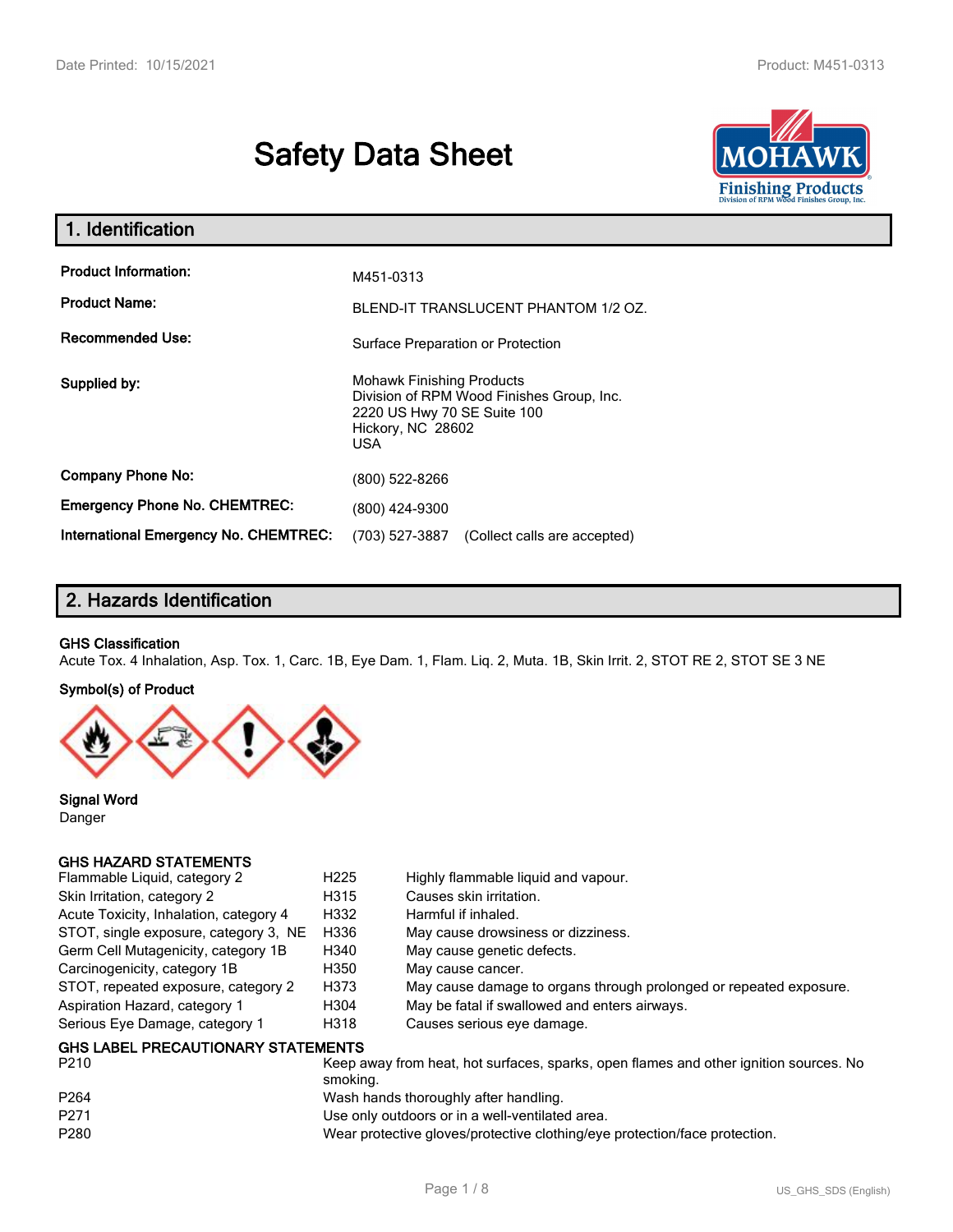| P331                                    | Do NOT induce vomiting.                                                                                                             |  |  |  |
|-----------------------------------------|-------------------------------------------------------------------------------------------------------------------------------------|--|--|--|
| P405                                    | Store locked up.                                                                                                                    |  |  |  |
| P302+P352                               | IF ON SKIN: Wash with plenty of soap and water.                                                                                     |  |  |  |
| P303+P361+P353                          | IF ON SKIN (or hair): Take off immediately all contaminated clothing. Rinse skin with<br>water/shower.                              |  |  |  |
| P305+P351+P338                          | IF IN EYES: Rinse cautiously with water for several minutes. Remove contact lenses, if<br>present and easy to do. Continue rinsing. |  |  |  |
| P362+P364                               | Take off contaminated clothing and wash it before reuse.                                                                            |  |  |  |
| P403+P233                               | Store in a well-ventilated place. Keep container tightly closed.                                                                    |  |  |  |
| P <sub>201</sub>                        | Obtain special instructions before use.                                                                                             |  |  |  |
| P <sub>260</sub>                        | Do not breathe dust/fume/gas/mist/vapours/spray.                                                                                    |  |  |  |
| P304+P340                               | IF INHALED: Remove person to fresh air and keep comfortable for breathing.                                                          |  |  |  |
| P308+P313                               | IF exposed or concerned: Get medical advice/attention.                                                                              |  |  |  |
| P332+P313                               | If skin irritation occurs: Get medical advice/attention.                                                                            |  |  |  |
| P403+P235                               | Store in a well-ventilated place. Keep cool.                                                                                        |  |  |  |
| P301+P310                               | IF SWALLOWED: Immediately call a POISON CENTER or doctor/physician.                                                                 |  |  |  |
| <b>GHS SDS PRECAUTIONARY STATEMENTS</b> |                                                                                                                                     |  |  |  |
| P240                                    | Ground/bond container and receiving equipment.                                                                                      |  |  |  |
| P <sub>241</sub>                        | Use explosion-proof electrical/ventilating/lighting/equipment.                                                                      |  |  |  |
| P242                                    | Use only non-sparking tools.                                                                                                        |  |  |  |
| P243                                    | Take precautionary measures against static discharge.                                                                               |  |  |  |

## **3. Composition/Information on ingredients**

| <b>Chemical Name</b><br>n-butyl acetate<br>petroleum distillate<br>butanol | CAS-No.<br>123-86-4<br>64742-49-0<br>71-36-3 | <u>Wt. %</u><br>$10 - 25$<br>$10 - 25$<br>$2.5 - 10$ | <b>GHS Symbols</b><br>GHS02-GHS07<br>GHS08<br>GHS02-GHS05-<br>GHS07 | <b>GHS Statements</b><br>H <sub>226</sub> -336<br>H304-340-350<br>H <sub>226</sub> -302-315-318-332-335-336 |
|----------------------------------------------------------------------------|----------------------------------------------|------------------------------------------------------|---------------------------------------------------------------------|-------------------------------------------------------------------------------------------------------------|
| ethanol                                                                    | $64 - 17 - 5$                                | $2.5 - 10$                                           | GHS02                                                               | H <sub>225</sub>                                                                                            |
| pm acetate                                                                 | 108-65-6                                     | $2.5 - 10$                                           | GHS02-GHS07                                                         | H <sub>226</sub> -332                                                                                       |
| eep                                                                        | 763-69-9                                     | $2.5 - 10$                                           | GHS06                                                               | H <sub>331</sub>                                                                                            |
| titanium dioxide                                                           | 13463-67-7                                   | $2.5 - 10$                                           | GHS08                                                               | H <sub>351</sub>                                                                                            |
| toluene                                                                    | 108-88-3                                     | $1.0 - 2.5$                                          | GHS02-GHS07-<br>GHS08                                               | H225-304-315-332-336-373                                                                                    |
| aliphatic petroleum distillates                                            | 64742-47-8                                   | $1.0 - 2.5$                                          | GHS07-GHS08                                                         | H304-332                                                                                                    |
| carbon black                                                               | 1333-86-4                                    | $1.0 - 2.5$                                          | GHS02                                                               | H <sub>251</sub>                                                                                            |
| m-xylene                                                                   | 108-38-3                                     | $1.0 - 2.5$                                          | GHS02-GHS07                                                         | H226-315-332                                                                                                |
| ethylbenzene                                                               | $100 - 41 - 4$                               | $0.1 - 1.0$                                          | GHS02-GHS07-<br>GHS08                                               | H <sub>225</sub> -304-332-373                                                                               |
| p-xylene                                                                   | 106-42-3                                     | $0.1 - 1.0$                                          | GHS02-GHS07                                                         | H <sub>226</sub> -315-332                                                                                   |

The exact percentage (concentration) of ingredients is being withheld as a trade secret.

The text for GHS Hazard Statements shown above (if any) is given in the "Other information" Section.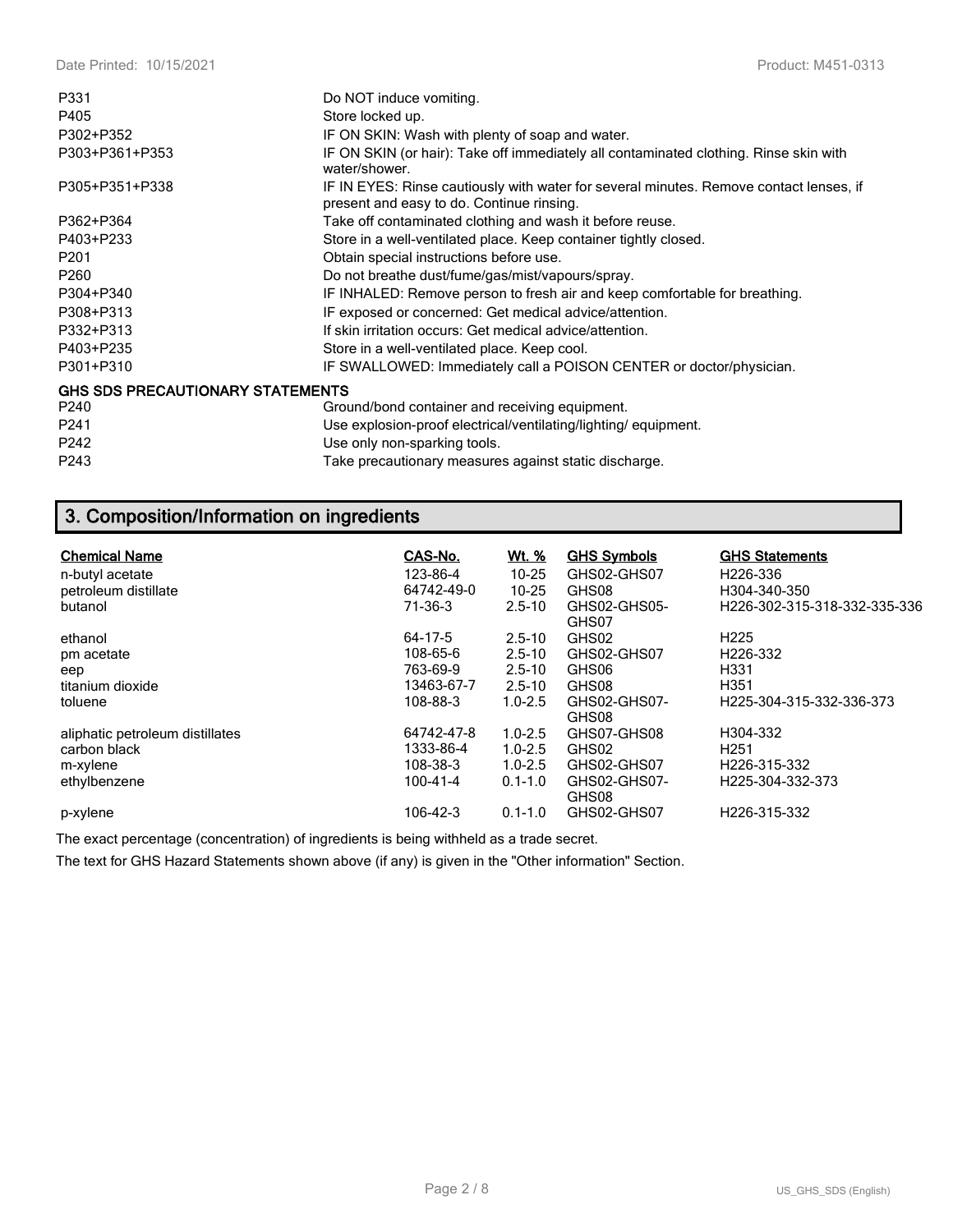## **4. First-aid Measures**



FIRST AID - EYE CONTACT: IF IN EYES: Rinse cautiously with water for several minutes. Remove contact lenses, if present and easy to do. Continue rinsing.

FIRST AID - SKIN CONTACT: IF ON SKIN: Wash with plenty of soap and water. IF ON SKIN (or hair): Take off immediately all contaminated clothing. Rinse skin with water/shower. Take off contaminated clothing and wash it before reuse. If skin irritation occurs: Get medical advice/attention.

FIRST AID - INGESTION: Do NOT induce vomiting. IF SWALLOWED: Immediately call a POISON CENTER or doctor/physician.

FIRST AID - INHALATION: IF INHALED: Remove person to fresh air and keep comfortable for breathing.

#### **5. Fire-fighting Measures**

**SPECIAL FIREFIGHTING PROCEDURES:** Evacuate all persons from the fire area to a safe location. Move non-burning material, as feasible, to a safe location as soon as possible. Fire fighters should be protected from potential explosion hazards while extinguishing the fire. Wear self-contained breathing apparatus (SCBA) and full fire-fighting protective clothing. Thoroughly decontaminate all protective equipment after use. Containers of this material may build up pressure if exposed to heat (fire). Use water spray to cool fire-exposed containers. Use water spray to disperse vapors if a spill or leak has not ignited. DO NOT extinguish a fire resulting from the flow of flammable liquid until the flow of the liquid is effectively shut off. This precaution will help prevent the accumulation of an explosive vapor-air mixture after the initial fire is extinguished.

**FIREFIGHTING EQUIPMENT:** This is a NFPA/OSHA Class 1B or less flammable liquid. Follow NFPA30, Chapter 16 for fire protection and fire suppression. Use a dry chemical, carbon dioxide, or similar ABC fire extinguisher for incipeint fires. Water may be used to cool and prevent rupture of containers that are exposed to heat from fire.

#### **6. Accidental Release Measures**

#### **ENVIRONMENTAL MEASURES:** No Information

**STEPS TO BE TAKEN IN CASE MATERIAL IS RELEASED OR SPILLED:** Follow personal protective equipment recommendations found in Section VIII. Personal protective equipment needs must be evaluated based on information provided on this sheet and the special circumstances created by the spill including; the material spilled, the quantity of the spill, the area in which the spill occurred, and the training and the expertise of employees in the area responding to the spill. Never exceed any occupational exposure limits. Shut off ignition sources; including electrical equipment and flames. Do not allow smoking in the area. Do not allow the spilled product to enter public drainage system or open waterways.

#### **7. Handling and Storage**



**HANDLING:** Avoid inhalation and contact with eyes, skin, and clothing. Wash hands thoroughly after handling and before eating or drinking. In keeping with safe handling practices, avoid ignition sources (smoking, flames, pilot lights, electrical sparks); ground and bond containers when transferring the material to prevent static electricity sparks that could ignite vapor and use spark proof tools and explosion proof equipment. Empty containers may retain product residue or vapor. Do not pressurize, cut, weld, braze, solder, drill, grind, or expose container to heat, flame, sparks, static electricity, or other sources of ignition. Any of these actions can potentially cause an explosion that may lead to injury.

**STORAGE:** Keep containers closed when not in use. Store in cool well ventilated space away from incompatible materials.

#### **8. Exposure Controls/Personal Protection**

| Ingredients with Occupational Exposure Limits |                      |                       |                     |                         |  |
|-----------------------------------------------|----------------------|-----------------------|---------------------|-------------------------|--|
| <b>Chemical Name</b>                          | <b>ACGIH TLV-TWA</b> | <b>ACGIH-TLV STEL</b> | <b>OSHA PEL-TWA</b> | <b>OSHA PEL-CEILING</b> |  |
| n-butyl acetate                               | 50 ppm               | $150$ ppm             | $150$ ppm           | N.D.                    |  |
| petroleum distillate                          | N.D.                 | N.D.                  | N.D.                | N.D.                    |  |
| butanol                                       | 20 ppm               | N.D.                  | $100$ ppm           | N.D.                    |  |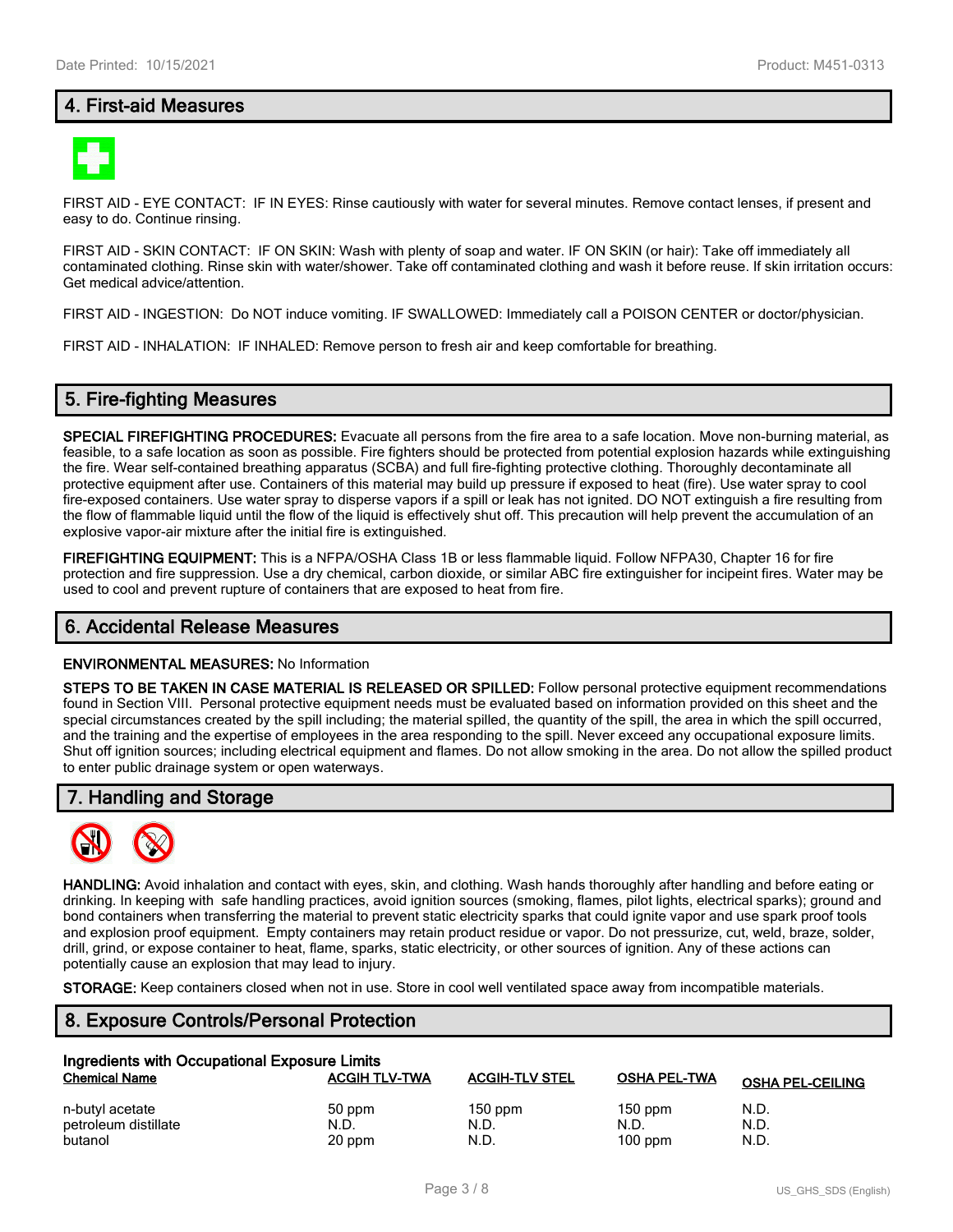| ethanol                         | N.D.              | $1000$ ppm | $1000$ ppm         | N.D.      |
|---------------------------------|-------------------|------------|--------------------|-----------|
| pm acetate                      | N.D.              | N.D.       | N.D.               | N.D.      |
| eep                             | N.D.              | N.D.       | N.D.               | N.D.      |
| titanium dioxide                | $10 \text{ mg/m}$ | N.D.       | $15 \text{ mg/m}$  | N.D.      |
| toluene                         | 20 ppm            | N.D.       | $200$ ppm          | $300$ ppm |
| aliphatic petroleum distillates | N.D.              | N.D.       | N.D.               | N.D.      |
| carbon black                    | $3 \text{ mg/m}$  | N.D.       | $3.5 \text{ mg/m}$ | N.D.      |
| m-xylene                        | $100$ ppm         | $150$ ppm  | $100$ ppm          | N.D.      |
| ethylbenzene                    | 20 ppm            | N.D.       | $100$ ppm          | N.D.      |
| p-xylene                        | $100$ ppm         | $150$ ppm  | $100$ ppm          | N.D.      |

**Further Advice: MEL = Maximum Exposure Limit OES = Occupational Exposure Standard SUP = Supplier's Recommendation Sk = Skin Sensitizer N.E. = Not Established N.D. = Not Determined**

#### **Personal Protection**



**RESPIRATORY PROTECTION:** Use adequate engineering controls and ventilation to keep levels below recommended or statutory exposure limits. If exposure levels exceed limits use appropriate approved respiratory protection equipment.



**SKIN PROTECTION:** Wear chemical resistant footwear and clothing such as gloves, an apron or a whole body suit as appropriate.



**EYE PROTECTION:** Wear chemical-resistant glasses and/or goggles and a face shield when eye and face contact is possible due to splashing or spraying of material.



**OTHER PROTECTIVE EQUIPMENT:** No Information



**HYGIENIC PRACTICES:** It is good practice to avoid contact with the product and/or its vapors, mists or dust by using appropriate protective measures. Wash thoroughly after handling and before eating or drinking.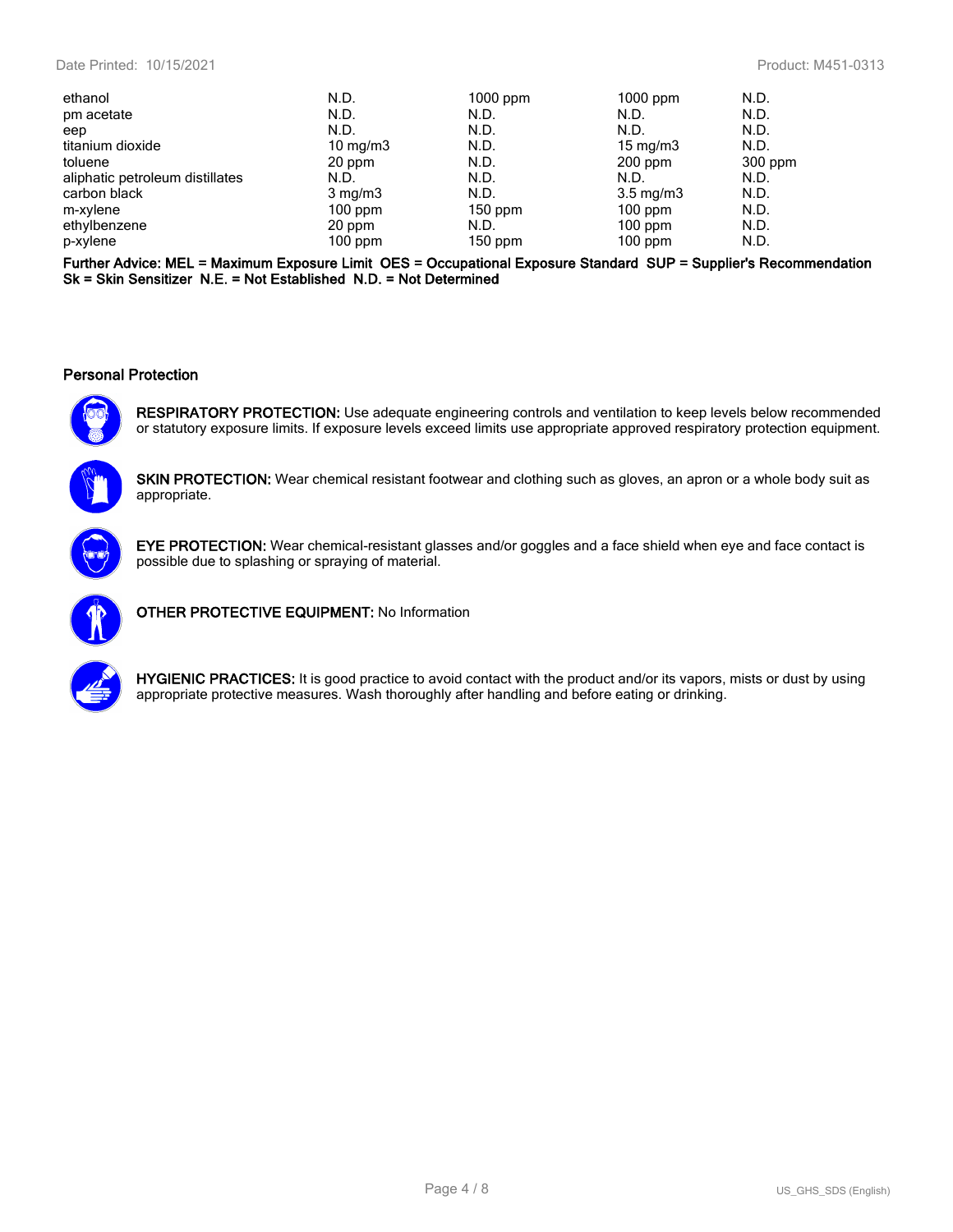**N.I. = No Information**

## **9. Physical and Chemical Properties**

| Appearance:                    | Colored Liquid                   | <b>Physical State:</b>                      | <b>LIQUID</b>  |
|--------------------------------|----------------------------------|---------------------------------------------|----------------|
| Odor:                          | <b>Strong Solvent</b>            | <b>Odor Threshold:</b>                      | Not determined |
| Density, g/cm3:                | 0.939                            | pH:                                         | Not determined |
| Freeze Point, °F:              | Not determined                   | Viscosity:                                  | Not determined |
| <b>Solubility in Water:</b>    | Not determined                   | Partition Coefficient, n-octanol/<br>water: | Not determined |
| Decomposition temperature, °F: | Not determined                   | <b>Explosive Limits, %:</b>                 | Not determined |
| Boiling Range, °F:             | $>$ 100 °F                       | Flash Point, °F:                            | 32 ° F         |
| Combustibility:                | <b>Supports Combustion</b>       | Auto-Ignition Temperature, °F:              | Not determined |
| <b>Evaporation Rate:</b>       | <b>Faster than Diethyl Ether</b> | Vapor Pressure, mmHg:                       | Not determined |
| <b>Vapor Density:</b>          | Not determined                   |                                             |                |

## **10. Stability and reactivity**

**STABILITY:** Stable under normal conditions.

**CONDITIONS TO AVOID:** Heat, flames and sparks.

**INCOMPATIBILITY:** Acids, Bases, Oxidizing agents

**HAZARDOUS DECOMPOSITION PRODUCTS:** Not determined.

#### **11. Toxicological information**

**Practical Experiences**

**EMERGENCY OVERVIEW:** No Information

**EFFECT OF OVEREXPOSURE - EYE CONTACT:** No Information

**EFFECT OF OVEREXPOSURE - INGESTION:** No Information

**EFFECT OF OVEREXPOSURE - INHALATION:** No Information

**EFFECT OF OVEREXPOSURE - SKIN CONTACT:** No Information

**CARCINOGENICITY:** May cause cancer.

This product contains Titanium Dioxide, which is listed by IARC as possibly carcinogenic to humans (Group 2B). This listing is based on inadequate evidence of carcinogenicity in humans and sufficient evidence in experimental animals. This classification is relevant when exposed to titanium dioxide in dust or powder form only, including cured product that is subject to sanding, grinding, cutting, or other surface preparation activities.

#### **PRIMARY ROUTE(S) OF ENTRY:**

**Eye Contact, Skin Contact, Ingestion, Inhalation**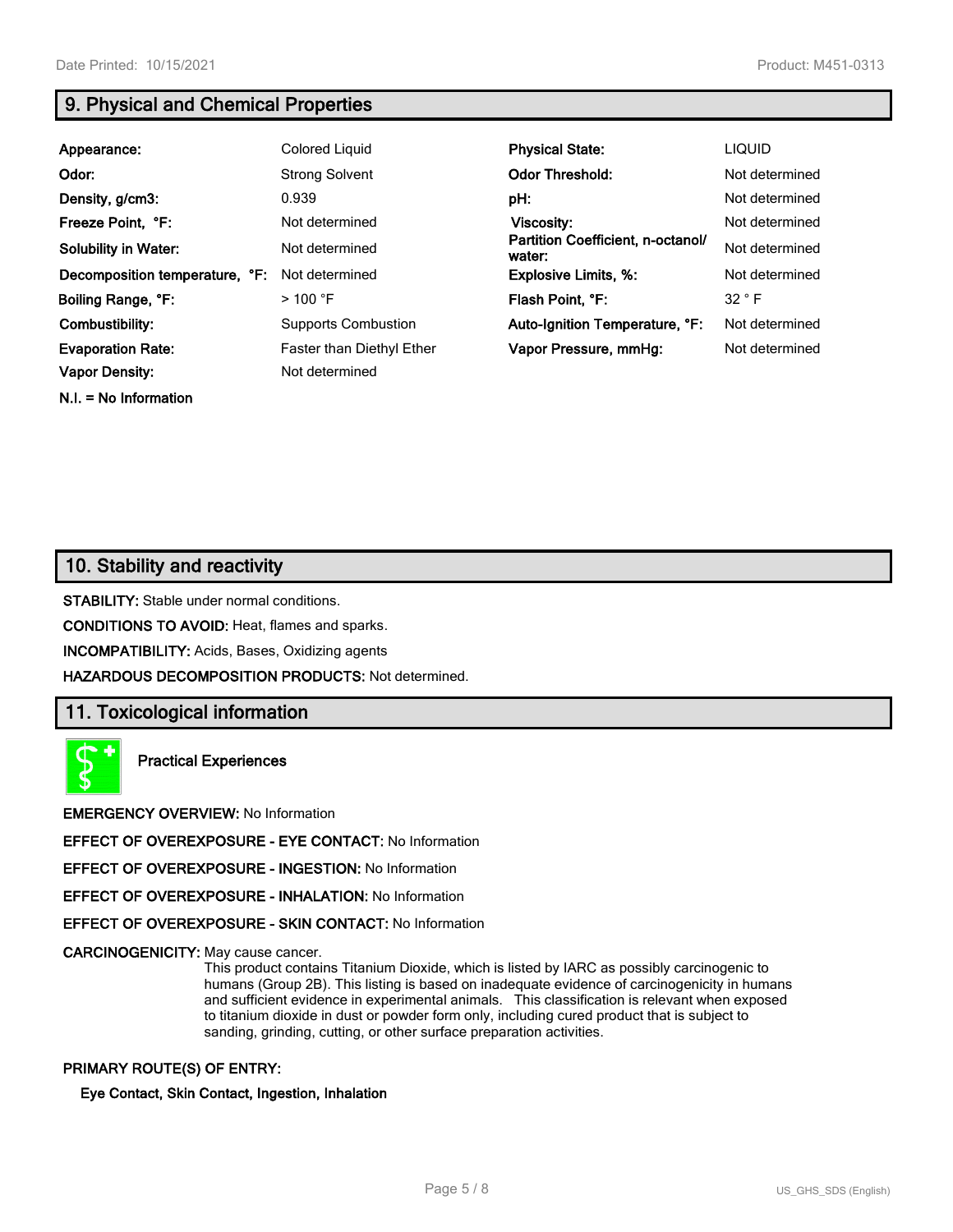#### **Acute Toxicity Values**

#### **The acute effects of this product have not been tested. Data on individual components are tabulated below**

| CAS-No.<br>123-86-4<br>64742-49-0<br>71-36-3<br>64-17-5<br>108-65-6<br>763-69-9<br>13463-67-7 | <b>Chemical Name</b><br>n-butyl acetate<br>petroleum distillate<br>butanol<br>ethanol<br>pm acetate<br>eep<br>titanium dioxide | Oral LD50<br>14130 mg/kg Rat<br>>5000 mg/kg Rat<br>700 mg/kg Rat<br>7060 mg/kg Rat<br>8532 mg/kg Rat<br>3200 mg/kg Rat<br>>10000 mg/kg Rat | Dermal LD50<br>>17600 mg/kg Rabbit<br>>3160 mg/kg Rabbit<br>3402 mg/kg Rabbit<br>15,800 mg/kg<br>>5000 mg/kg Rabbit<br>4080 mg/kg Rabbit<br>$>10000$ mg/kg Rabbit $>20$ mg/l | Vapor LC50<br>23.4 mg/l Rat<br>54 mg/l Rat<br>8000 mg/l Rat<br>124.7 mg/L Rat<br>$>20$ mg/L<br>$>20$ ma/l |
|-----------------------------------------------------------------------------------------------|--------------------------------------------------------------------------------------------------------------------------------|--------------------------------------------------------------------------------------------------------------------------------------------|------------------------------------------------------------------------------------------------------------------------------------------------------------------------------|-----------------------------------------------------------------------------------------------------------|
| 108-88-3                                                                                      | toluene                                                                                                                        | 2600 mg/kg Rat                                                                                                                             | 12000 mg/kg Rabbit                                                                                                                                                           | 12.5 mg/L Rat                                                                                             |
| 64742-47-8                                                                                    | aliphatic petroleum distillates                                                                                                | >5000 mg/kg Rat                                                                                                                            | >2000 mg/kg Rabbit                                                                                                                                                           | >13 mg/L Rat                                                                                              |
| 1333-86-4                                                                                     | carbon black                                                                                                                   | >5000 mg/kg Rat                                                                                                                            | >3000 mg/kg Rabbit                                                                                                                                                           | $>20$ mg/l                                                                                                |
| 108-38-3                                                                                      | m-xylene                                                                                                                       | 5000 mg/kg Rat                                                                                                                             | 6500 mg/kg Rabbit                                                                                                                                                            | >20 mg/l Rat                                                                                              |
| 100-41-4                                                                                      | ethylbenzene                                                                                                                   | 3500 mg/kg Rat                                                                                                                             | 15400 mg/kg Rabbit                                                                                                                                                           | 17.2 mg/L Rat                                                                                             |
| 106-42-3                                                                                      | p-xylene                                                                                                                       | 4029 mg/kg Rat                                                                                                                             | >2000 mg/kg rabbit                                                                                                                                                           | >20 mg/l Rat                                                                                              |

**N.I. = No Information**

## **12. Ecological information**

**ECOLOGICAL INFORMATION:** Ecological evaluation of this material has not been performed; however, do not allow the product to be released to the environment without governmental approval/permits.

## **13. Disposal Information**



**DISPOSAL METHOD:** Waste from this material may be a listed and/or characteristic hazardous waste. Dispose of material, contaminated absorbent, container and unused contents in accordance with local, state, and federal regulations.

**STEPS TO BE TAKEN IN CASE MATERIAL IS RELEASED OR SPILLED:** Follow personal protective equipment recommendations found in Section VIII. Personal protective equipment needs must be evaluated based on information provided on this sheet and the special circumstances created by the spill including; the material spilled, the quantity of the spill, the area in which the spill occurred, and the training and the expertise of employees in the area responding to the spill. Never exceed any occupational exposure limits. Shut off ignition sources; including electrical equipment and flames. Do not allow smoking in the area. Do not allow the spilled product to enter public drainage system or open waterways.

## **14. Transport Information**

#### **SPECIAL TRANSPORT PRECAUTIONS:** No Information

- **IATA:** ID8000, CONSUMER COMMODITY, 9
- **IMDG:** LIMITED QUANTITY UN1263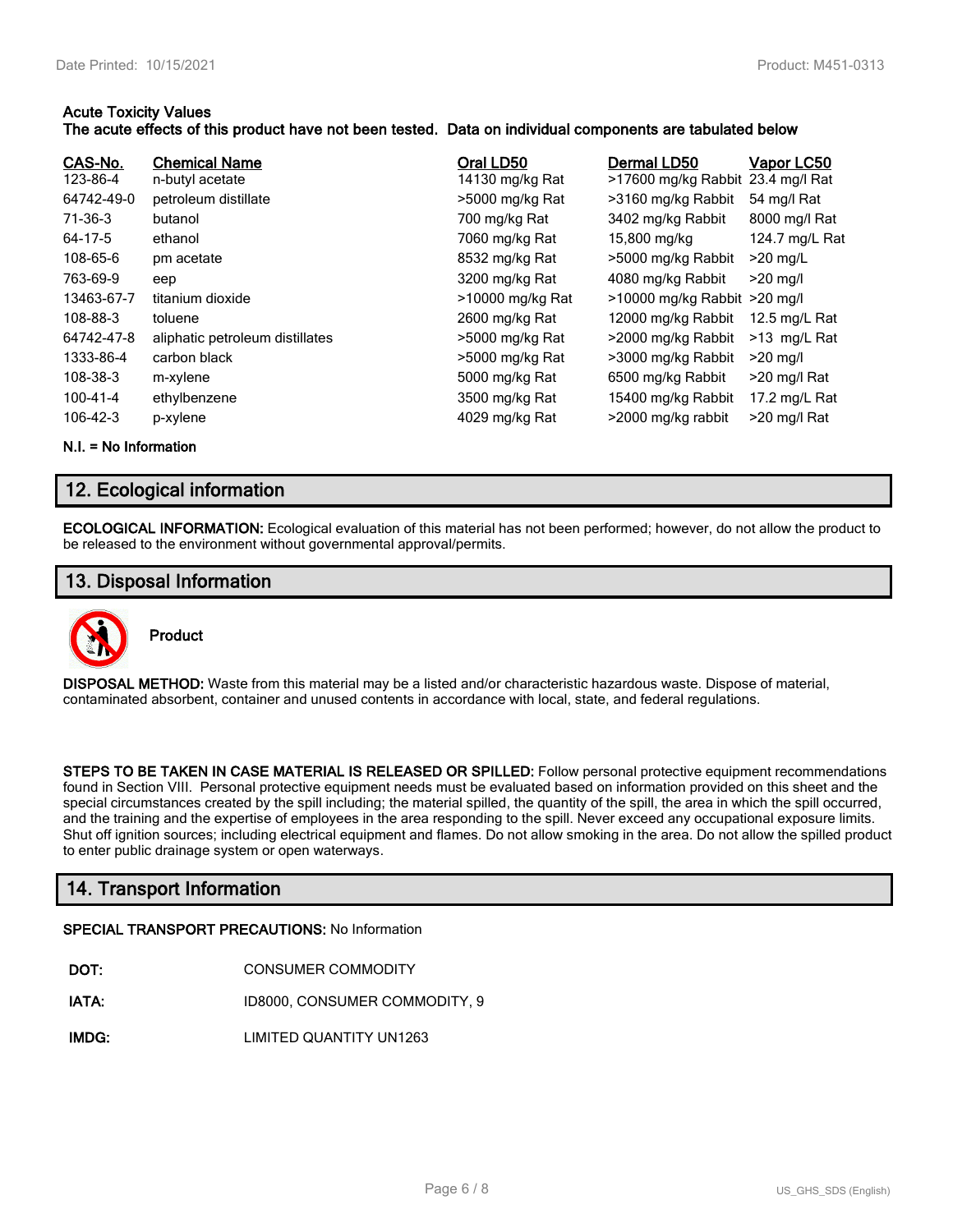## **15. Regulatory Information**

## **U.S. Federal Regulations:**

#### **CERCLA - SARA Hazard Category**

This product has been reviewed according to the EPA 'Hazard Categories' promulgated under Sections 311 and 312 of the Superfund Amendment and Reauthorization Act of 1986 (SARA Title III) and is considered, under applicable definitions, to meet the following categories:

Fire Hazard, Acute Health Hazard, Chronic Health Hazard

#### **SARA SECTION 313**

This product contains the following substances subject to the reporting requirements of Section 313 of Title III of the Superfund Amendment and Reauthorization Act of 1986 and 40 CFR part 372:

| <b>Chemical Name</b> | CAS-No.  | Wt. % |
|----------------------|----------|-------|
| butanol              | 71-36-3  | 9.61  |
| toluene              | 108-88-3 | 2.49  |
| m-xylene             | 108-38-3 | 2.04  |

#### **TOXIC SUBSTANCES CONTROL ACT**

This product contains the following chemical substances subject to the reporting requirements of TSCA 12(B) if exported from the United States:

| <b>Chemical Name</b>         | <b>CAS-No.</b> |
|------------------------------|----------------|
| octamethylcyclotetrasiloxane | 556-67-2       |

## **U.S. State Regulations:**

#### **CALIFORNIA PROPOSITION 65**

WARNING: Cancer and Reproductive Harm - www.P65Warnings.ca.gov.

Titanium Dioxide, Cancer, 3.5904% Toluene, Reproductive Harm, 2.4944%

#### **16. Other Information**

| <b>Revision Date:</b>     | 9/14/2021                                                                                                               |                              |                                  | <b>Supersedes Date:</b> |                      | 7/21/2021 |
|---------------------------|-------------------------------------------------------------------------------------------------------------------------|------------------------------|----------------------------------|-------------------------|----------------------|-----------|
| Reason for revision:      | Substance and/or Product Properties Changed in Section(s):<br>01 - Product Information<br>05 - Flammability Information |                              |                                  |                         |                      |           |
| Datasheet produced by:    |                                                                                                                         | <b>Regulatory Department</b> |                                  |                         |                      |           |
| <b>HMIS Ratings:</b>      |                                                                                                                         |                              |                                  |                         |                      |           |
| <b>International</b><br>◠ | The compact of the company                                                                                              | ົ                            | $\mathbf{R}$ is a set of the set |                         | Besseyed Backerstown | $\lambda$ |

| He<br>.<br>яш | .<br>.<br>- -<br>ю | ----- | <br>---<br>.<br>m<br>vuor. |  |
|---------------|--------------------|-------|----------------------------|--|
|               |                    |       |                            |  |

**Volatile Organic Compounds, gr/ltr:** 638

**Text for GHS Hazard Statements shown in Section 3 describing each ingredient:**

| Highly flammable liquid and vapour.           |
|-----------------------------------------------|
| Flammable liquid and vapour.                  |
| Self-heating: may catch fire.                 |
| Harmful if swallowed.                         |
| May be fatal if swallowed and enters airways. |
| Causes skin irritation.                       |
|                                               |